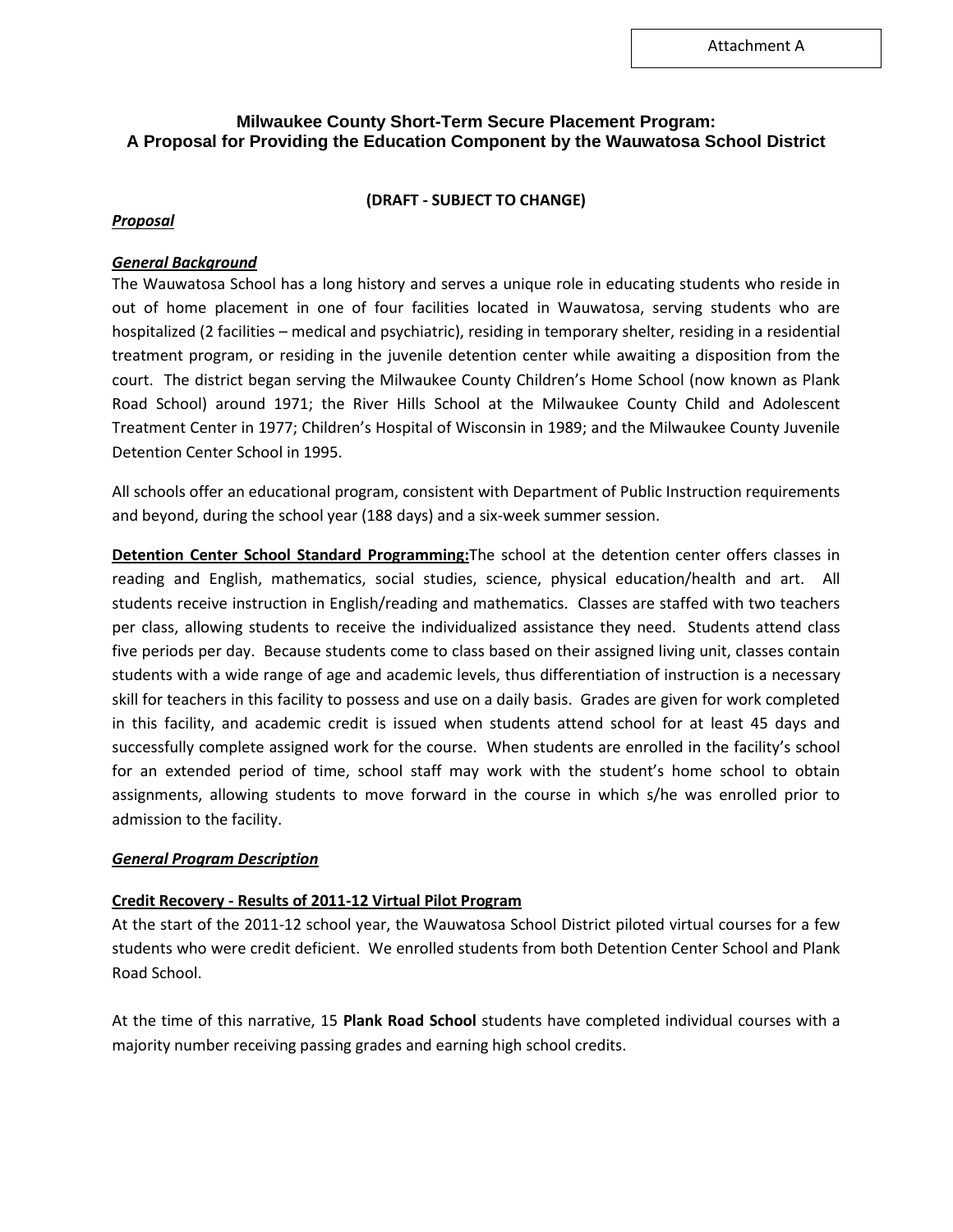Students returning to their community schools were in a better position to graduate due to earning credits from standard Wauwatosa programming and credits earned from taking credit recovery virtual courses.

Due to the very short duration of time that the average student spends at **Detention Center School**, 7- 10 days, we were not able to run the pilot successfully at that location.

# *Summary of Request For Detention Center School for Students in the Proposed Short-Term Secure Placement Program*

## **2012 - 13 Virtual Courses Offered**

The Wauwatosa School District would like to make the greatest use of our students' 180-day court disposition by engaging this population with virtual course programming. In addition to having a Wauwatosa Teacher assist them in class, we will also have content teachers available, online 24 hours per day, five days per week. Our desire is to replicate the success we have achieved with our virtual programming at Plank Road Schools.

Each student picked for virtual programming would have:

- 1. At least a  $6<sup>th</sup>$  grade reading level.
- 2. Probable length of stay of 180 days.
- 3. Enrolled in one virtual course (which in itself will be accelerated) with the goal of completing two course per semester in addition to attending either afternoon or morning classes within the regular Detention Center School curriculum.

## *Need Within the Community*

The enrollment at the Detention Center School includes a larger population of students with disabilities than typical in the general school population. While most school districts report a population of students with disabilities of about 11- 15% of the school enrollment, at the detention center and Plank Road School, on any given day, anywhere from 35 – 60% of the students enrolled have IEPS. Of the students with IEPS, a recent review indicates the majority of them are for severe emotional/behavioral disabilities (EBD) or other health impairment (OHI). Of those whose disability is described as OHI, the majority include attention deficit disorder (ADD). It is, therefore, not surprising that many of our students have been unsuccessful in their previous school environments; with a fair number not attending at all. For some students, virtual programming can be positive, preferable alternative to conventional courses because the students find the experience less distracting. For many, socializing at school has not been productive.

Best educational practice and common sense would suggest that with such a wide, diverse range of struggling learners, we need to offer a variety of differentiated educational opportunities. We believe that virtual programming is a very logical, viable option.

## *Implementation Agreement*